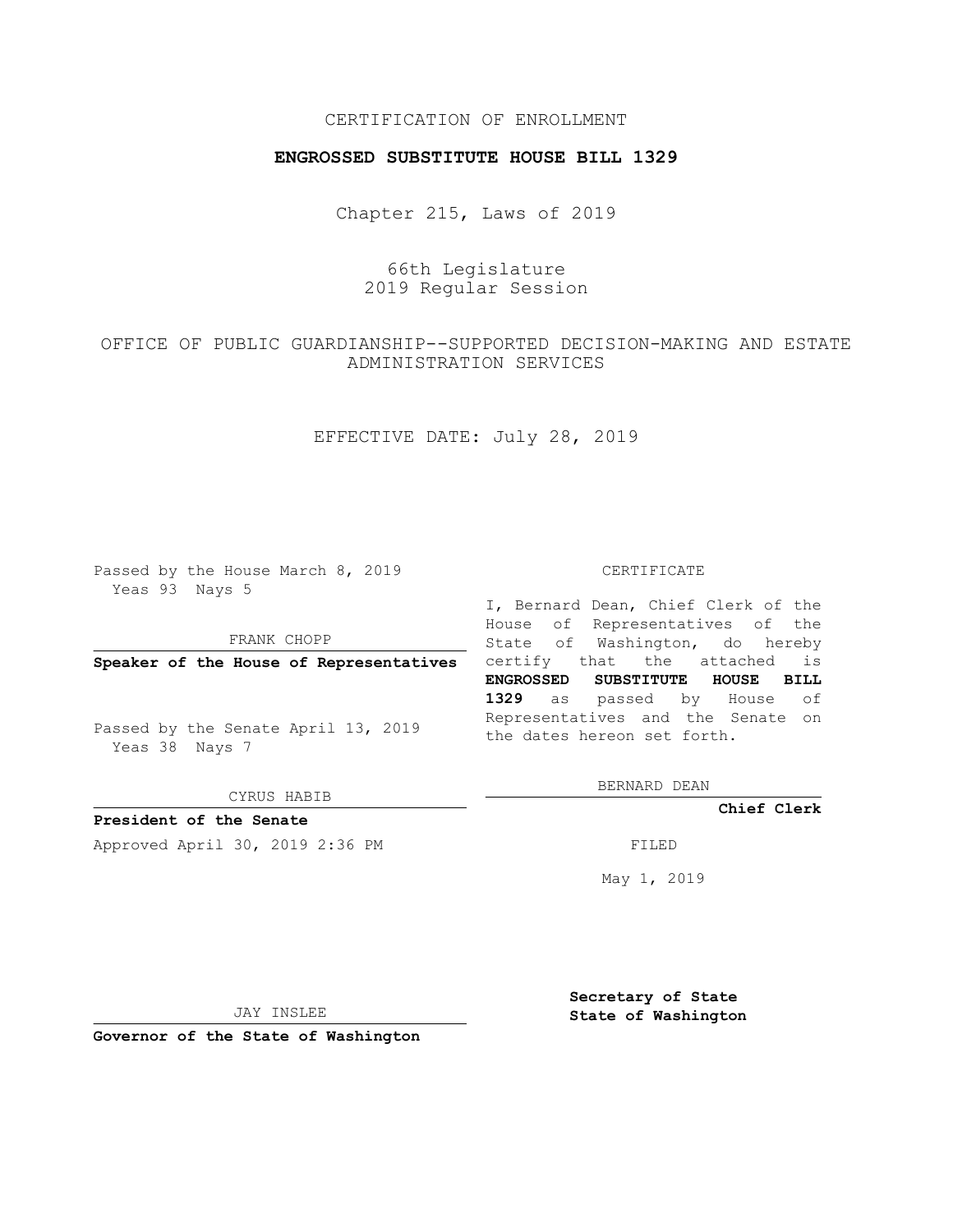### **ENGROSSED SUBSTITUTE HOUSE BILL 1329**

Passed Legislature - 2019 Regular Session

**State of Washington 66th Legislature 2019 Regular Session**

**By** House Civil Rights & Judiciary (originally sponsored by Representatives Kilduff, Harris, Jinkins, Klippert, Valdez, Walen, Tharinger, and Leavitt)

READ FIRST TIME 02/13/19.

1 AN ACT Relating to methods of services provided by the office of 2 public guardianship; and amending RCW 2.72.005, 2.72.010, 2.72.020, 3 2.72.030, and 11.28.120.

4 BE IT ENACTED BY THE LEGISLATURE OF THE STATE OF WASHINGTON:

5 **Sec. 1.** RCW 2.72.005 and 2007 c 364 s 1 are each amended to read as follows:6

 (1) In establishing an office of public guardianship, the 8 legislature intends to promote the availability of guardianship and 9 alternate services that provide support for decision making for individuals who need them and for whom adequate services may otherwise be unavailable. The legislature reaffirms its commitment to treat liberty and autonomy as paramount values for all Washington residents and to authorize public guardianship only to the minimum extent necessary to provide for health or safety, or to manage financial affairs, when the legal conditions for appointment of a guardian are met. It does not intend to alter those legal conditions or to expand judicial authority to determine that any individual is 18 incapacitated.

19 (2) The legislature further recognizes that services that support 20 decision making for people who have limited capacity can preserve 21 individual liberty and provide effective support responsive to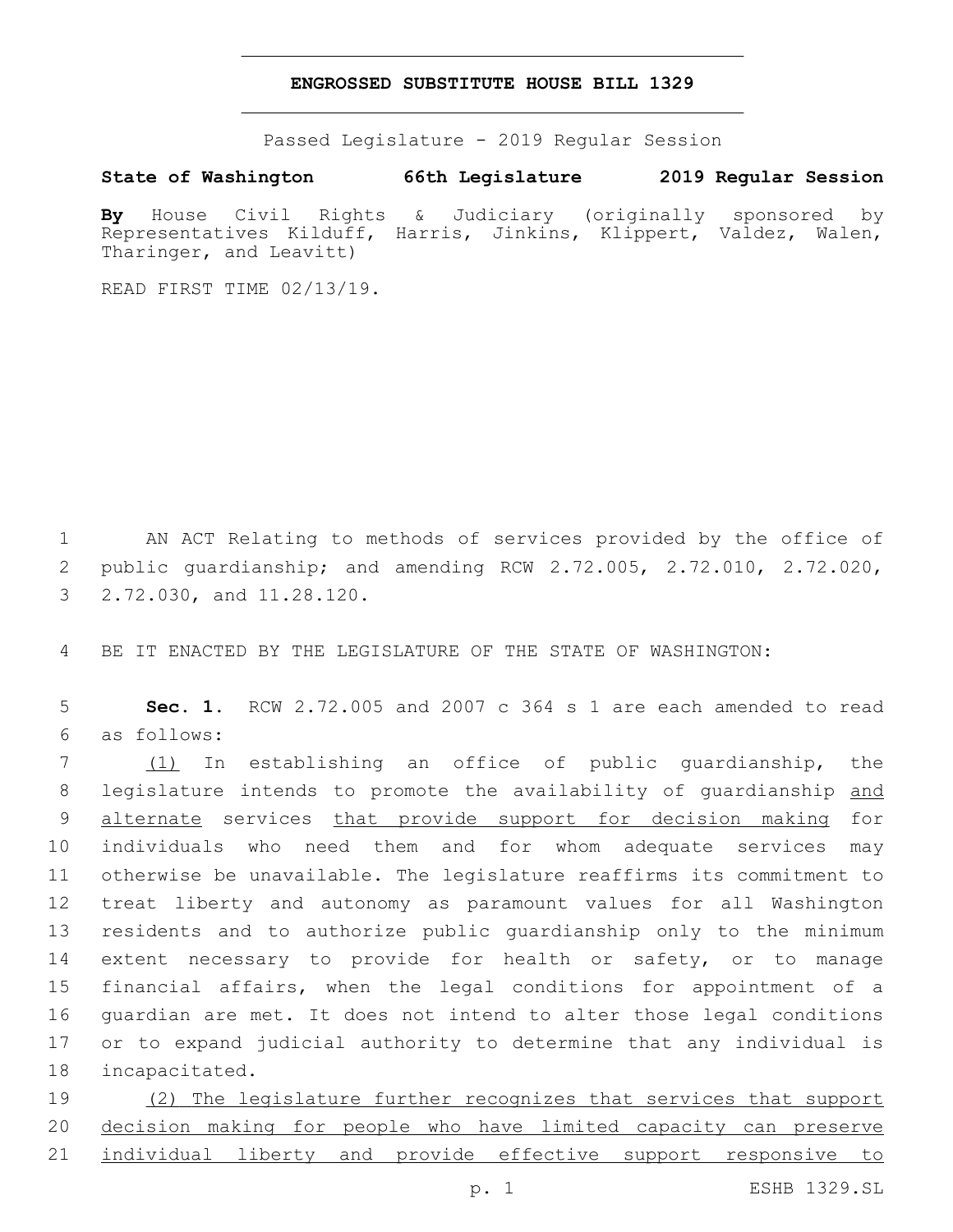| 1             | individual needs and wishes. The legislature also recognizes that     |
|---------------|-----------------------------------------------------------------------|
| 2             | these services may be less expensive than quardianship for the state, |
| 3             | the courts, and for individuals with limited capacity and their       |
| 4             | families.                                                             |
| 5             | Sec. 2. RCW 2.72.010 and 2007 c 364 s 2 are each amended to read      |
| 6             | as follows:                                                           |
| 7             | The definitions in this section apply throughout this chapter         |
| 8             | unless the context clearly requires otherwise.                        |
| $\mathcal{G}$ | (1) "Attorney-in-fact" means an agent authorized by an individual     |
| 10            | to act on his or her behalf pursuant to a power of attorney.          |
| 11            | (2) "Office" means the office of public guardianship.                 |
| 12            | $((+2))$ (3) "Public quardian" means an individual or entity          |
| 13            | providing public quardianship services.                               |
| 14            | $((+3))$ (4) "Public quardianship services" means the services        |
| 15            | provided by a guardian or limited guardian appointed under chapters   |
| 16            | 11.88 and 11.92 RCW, who is compensated under a contract with the     |
| 17            | office of public quardianship.                                        |
| 18            | $((+4))$ (5) "Long-term care services" means services provided        |
| 19            | through the department of social and health services either in a      |
| 20            | hospital or skilled nursing facility, or in another setting under a   |
| 21            | home and community-based waiver authorized under 42 U.S.C. Sec.       |
| 22            | 1396n.                                                                |
| 23            | (6) "Representative payee" means the designated agent for a           |
| 24            | recipient of government benefits whom a government agency has         |
| 25            | determined to be incapable of managing his or her benefits.           |
| 26            | (7) "Supported decision-making assistance" means support for an       |
| 27            | individual with diminished decision-making ability in making          |
| 28            | decisions affecting health or safety or to manage financial affairs.  |
| 29            | Assistance includes, without limitation, acting as a representative   |
| 30            | payee, an attorney-in-fact, a trustee, or a public quardian.          |
| 31            | (8) "Trustee" means a person or organization named in a trust         |
| 32            | agreement to handle trust property for the benefit of one or more     |
| 33            | beneficiaries in accordance with the terms of the agreement.          |
| 34            | Sec. 3. RCW 2.72.020 and 2007 c 364 s 3 are each amended to read      |
| 35            | as follows:                                                           |
| 36            | (1) There is created an office of public quardianship within the      |

37 administrative office of the courts.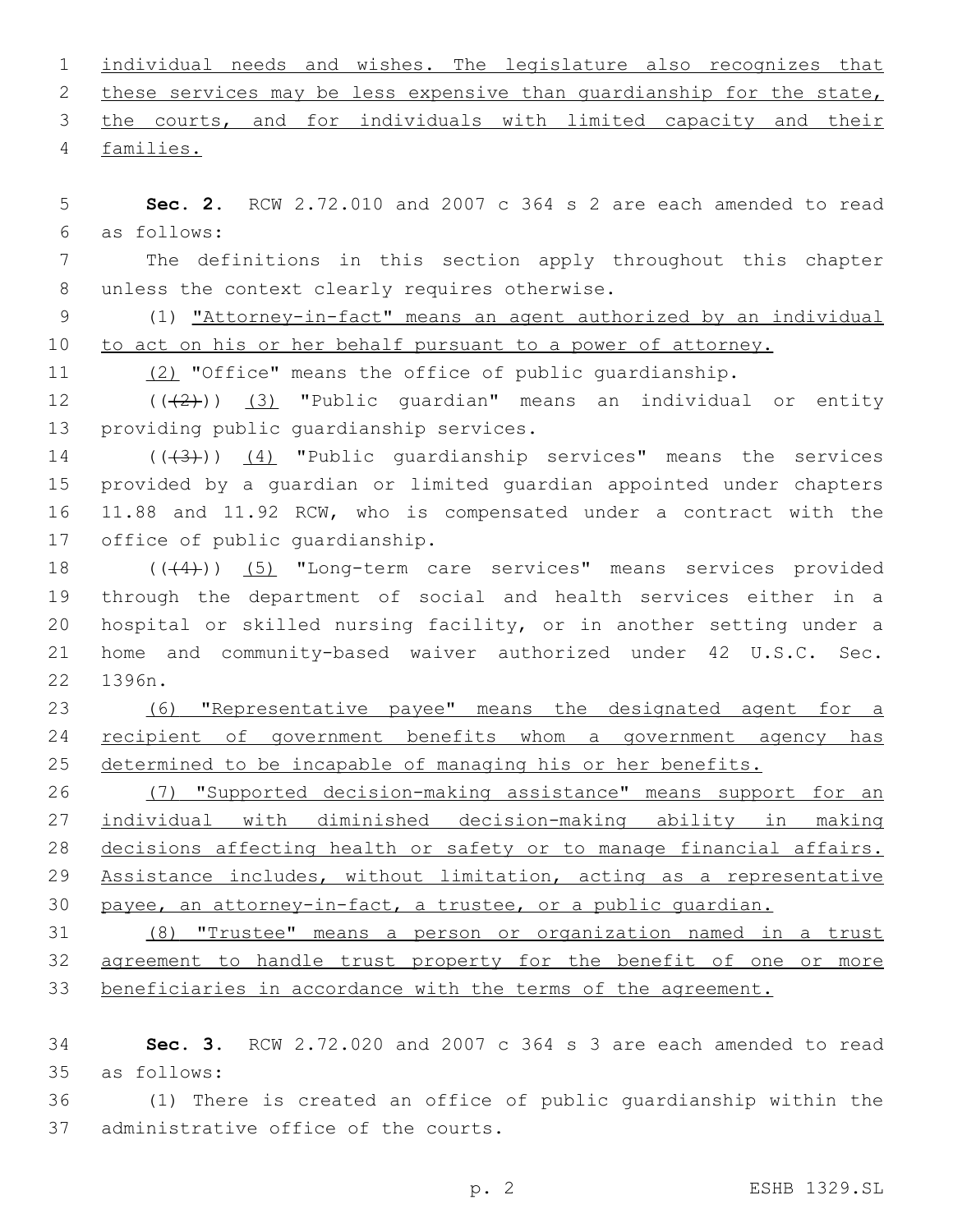(2) The supreme court shall appoint a public guardianship administrator to establish and administer a public guardianship, supported decision-making assistance, and estate administration program in the office of public guardianship. The public guardianship administrator serves at the pleasure of the supreme court.

6 **Sec. 4.** RCW 2.72.030 and 2009 c 117 s 1 are each amended to read 7 as follows:

8 The public guardianship administrator is authorized to establish 9 and administer a public guardianship, supported decision-making 10 assistance, and estate administration program as follows:

11 (1)(a) The office shall contract with public or private entities 12 or individuals to provide:

 (i) Public guardianship, supported decision-making assistance, 14 and estate administration services to persons age eighteen or older whose income does not exceed two hundred percent of the federal poverty level determined annually by the United States department of health and human services or who are receiving long-term care services through the Washington state department of social and health 19 services;

20 (ii) Supported decision-making services for a fee to persons age 21 eighteen or older when there is no one else qualified who is willing 22 and able to serve; and

23 (iii) Estate administration services for a fee to the estate of 24 an individual who died at age eighteen or older, in circumstances 25 where a service provider under contract with the office of public 26 guardianship is granted letters under RCW 11.28.120(7).

27 (b) Neither the public quardianship administrator nor the office 28 may act as public guardian or limited guardian or act in any other 29 representative capacity for any individual.

30 (((b))) (c) The ((office is exempt from RCW 39.29.008 because 31 the)) primary function of the office is to contract for public 32 guardianship, supported decision-making assistance, and estate 33 administration services that are provided in a manner consistent with 34 the requirements of this chapter. The office ((shall otherwise comply 35 with chapter 39.29 RCW and)) is subject to audit by the state 36 auditor.

37 (((e)) (d) Public quardianship, supported decision-making 38 assistance, and estate administration service contracts are dependent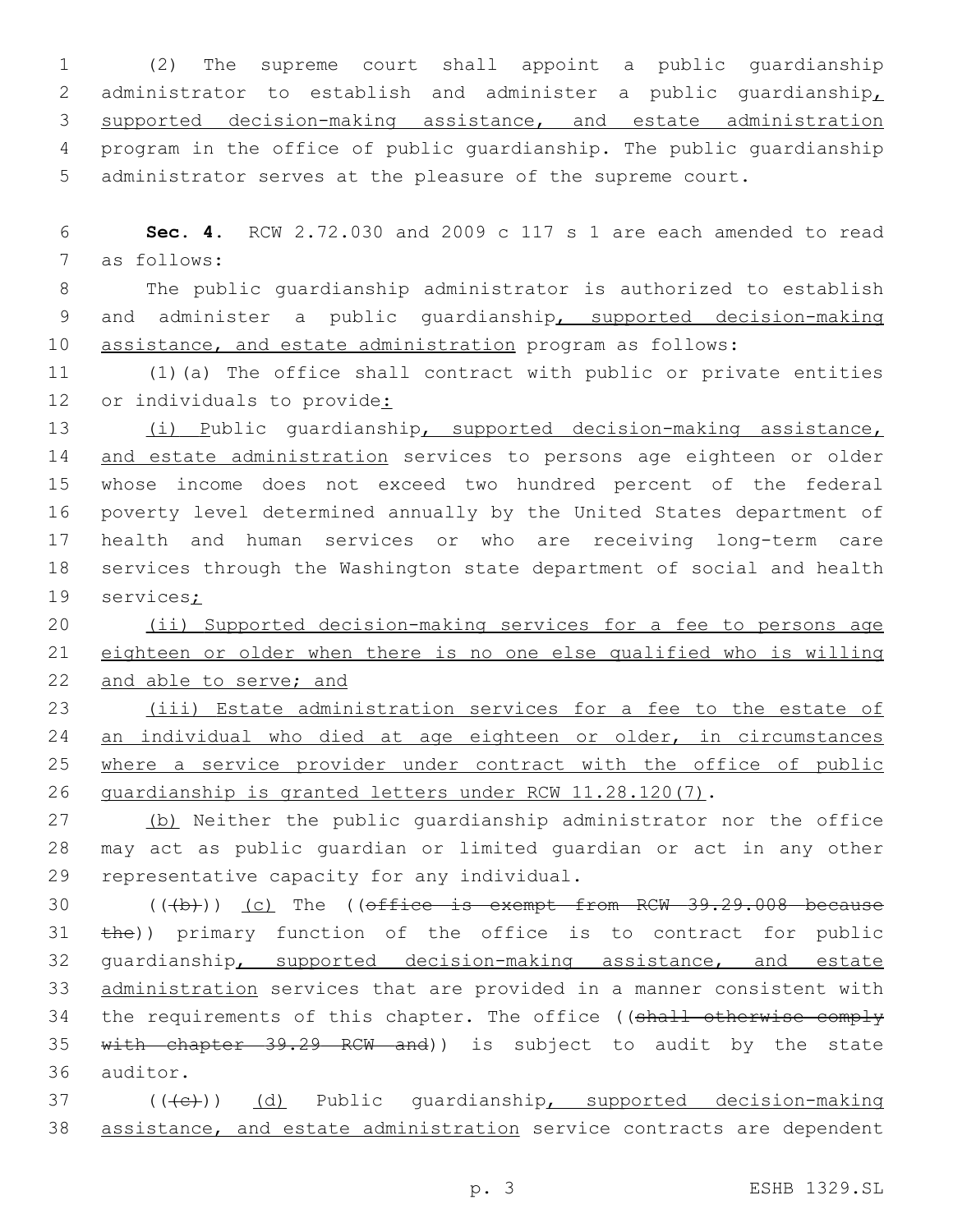upon legislative appropriation. This chapter does not create an 2 entitlement.

 (((d) The initial implementation of public guardianship services shall be on a pilot basis in a minimum of two geographical areas that include one urban area and one rural area. There may be one or several contracts in each area.))

7 (2) The office shall((<del>, within one year of the commencement of</del> 8 its operation,)) adopt and maintain eligibility criteria to enable it to serve individuals with the greatest need when the number of cases in which courts propose to appoint a public guardian exceeds the number of cases in which public guardianship and supported decision- making assistance services can be provided. In adopting such criteria, the office may consider factors including, but not limited 14 to, the following: Whether an ((incapacitated)) individual with diminished decision-making ability is at significant risk of harm 16 from abuse, exploitation, abandonment, neglect, or self-neglect; and 17 whether an ((incapacitated person)) individual with diminished decision-making ability is in imminent danger of loss or significant reduction in public services that are necessary for the individual to live successfully in the most integrated and least restrictive environment that is appropriate in light of the individual's needs 22 and values.

 (3) The office shall adopt minimum standards of practice for 24 public guardians and contract service providers providing public 25 guardianship, supported decision-making assistance, and estate 26 administration services. Any public quardian providing such public guardianship services must be certified by the certified professional 28 quardian board established by the supreme court.

 (4) The office shall require a public guardian to visit each incapacitated person for which public guardianship services are provided no less than monthly to be eligible for compensation.

 (5) The office shall not petition for appointment of a public guardian for any individual. It may develop a proposal for the legislature to make affordable legal assistance available to petition 35 for quardianships.

 (6) ((The office shall not authorize payment for services for any entity that is serving more than twenty incapacitated persons per 38 certified professional guardian.)) The office shall develop and adopt a case-weighting system designed to balance the increasing need for 40 access to guardianship services, while effectively managing public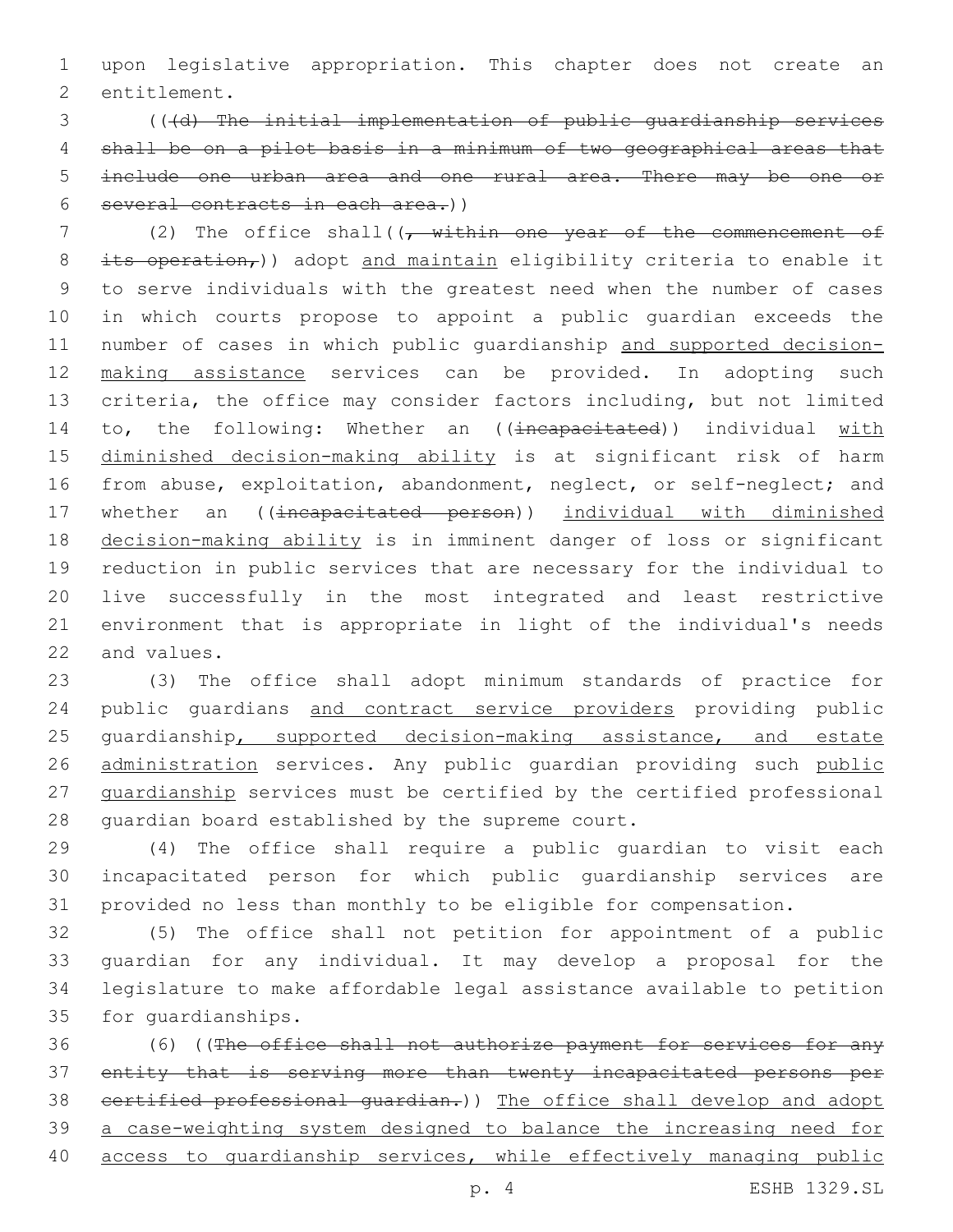guardian caseloads and providing appropriate supports for individuals

2 on that caseload.

 (a) The standard caseload limit for a contract service provider must be no more than twenty incapacitated persons per certified professional guardian. The office may authorize adjustments to the standard caseload limit on a case-by-case basis, and payment for services to a contract service provider that serves more than twenty incapacitated persons per professional guardian is subject to review by the office. In evaluating caseload size, the office shall consider 10 the expected activities, time, and demands involved, as well as the available support for each case.

 (b) Caseload limits must not exceed thirty-six cases. The office 13 shall not authorize payment for services for any contract service provider that fails to comply with the standard caseload limit guidelines.

16 (c) The office shall develop case-weighting guidelines to include a process for adjusting caseload limits, relevant policies and procedures, and recommendations for changes in court rules which may 19 be appropriate for the implementation of the system.

 (d) By December 1, 2019, the office must submit to the legislature a report detailing the final case-weighting system and guidelines, and implementation progress and recommendations. The 23 report must be made available to the public.

 (e) The administrative office of the courts shall notify the superior courts of the policies contained in the final case-weighting system.

 (7) The office shall monitor and oversee the use of state funding 28 to ensure compliance with this chapter.

 (8) The office shall collect uniform and consistent basic data elements regarding service delivery. This data shall be made available to the legislature and supreme court in a format that is not identifiable by individual incapacitated person to protect 33 confidentiality.

 (9) ((The office shall report to the legislature on how services other than guardianship services, and in particular services that might reduce the need for guardianship services, might be provided 37 under contract with the office by December 1, 2009. The services to be considered should include, but not be limited to, services provided under powers of attorney given by the individuals in need of the services.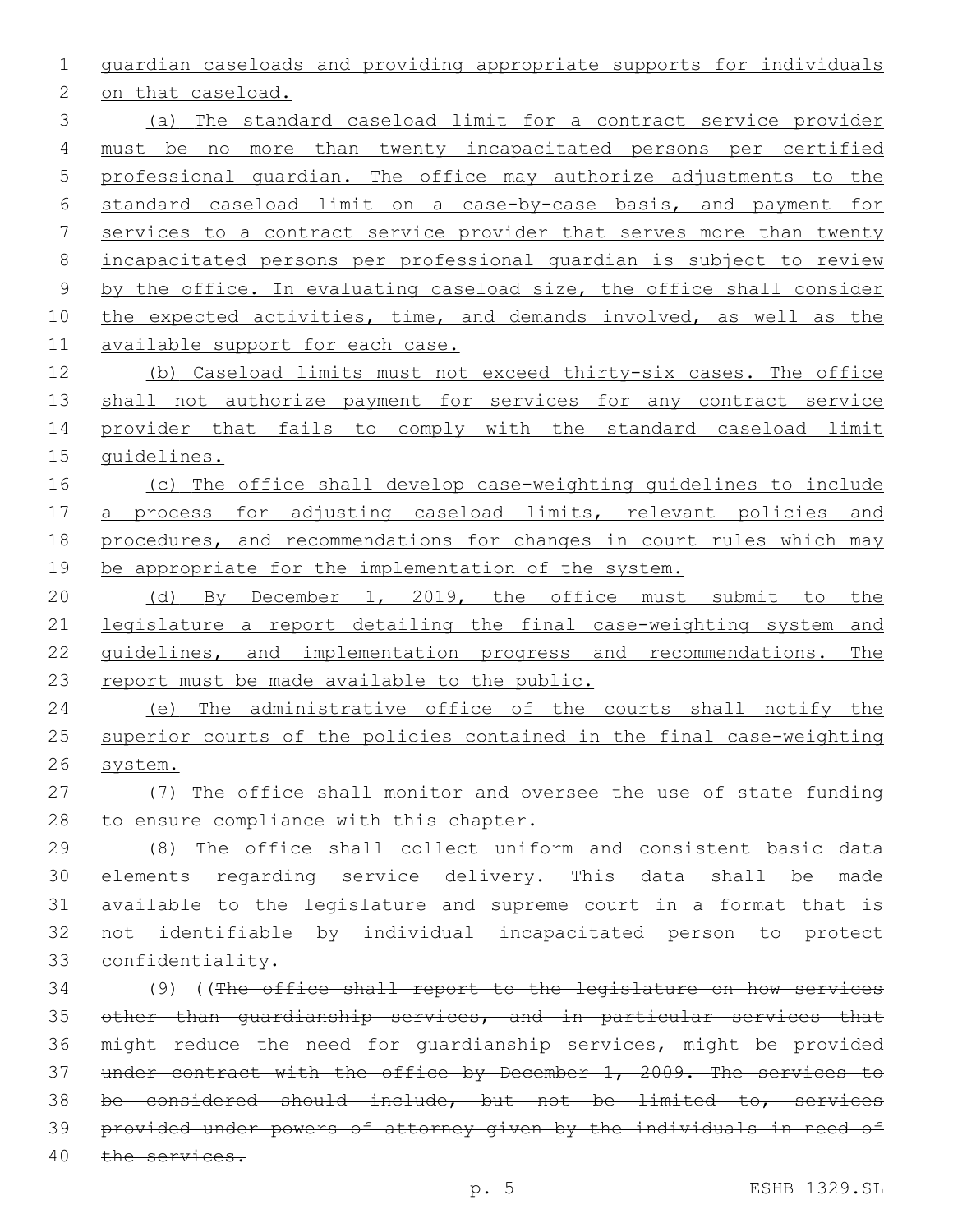(10))) The office shall require ((public guardianship)) contract 2 service providers to seek reimbursement of fees from program clients who are receiving long-term care services through the department of social and health services to the extent, and only to the extent, that such reimbursement may be paid, consistent with an order of the superior court, from income that would otherwise be required by the department to be paid toward the cost of the client's care. Fees reimbursed shall be remitted by the provider to the office unless a different disposition is directed by the public guardianship 10 administrator.

 (10) Fees may be collected from the estate when the decedant's 12 income prior to death exceeded two hundred percent of the federal 13 poverty level, determined annually by the United States department of health and human services, based on a fee schedule established by the office that must be published annually.

 (11) The office shall require public guardianship providers to certify annually that for each individual served they have reviewed the need for continued public guardianship services and the appropriateness of limiting, or further limiting, the authority of the public guardian under the applicable guardianship order, and that where termination or modification of a guardianship order appears warranted, the superior court has been asked to take the 23 corresponding action.

 (12) The office shall adopt a process for receipt and consideration of and response to complaints against the office and contracted providers of public guardianship, supported decision-27 making assistance, and estate administration services. The process shall include investigation in cases in which investigation appears 29 warranted in the judgment of the administrator.

 (13) ((The office shall contract with the Washington state institute for public policy for a study. An initial report is due two 32 years following July  $22, 2007,$  and a second report by December 1, 33 2011. The study shall analyze costs and off-setting savings to the state from the delivery of public guardianship services.

 $(14)$ ) The office shall develop standardized forms and reporting instruments that may include, but are not limited to, intake, initial assessment, guardianship care plan, decisional accounting, staff time logs, changes in condition or abilities of an incapacitated person, and values history. The office shall collect and analyze the data 40 gathered from these reports.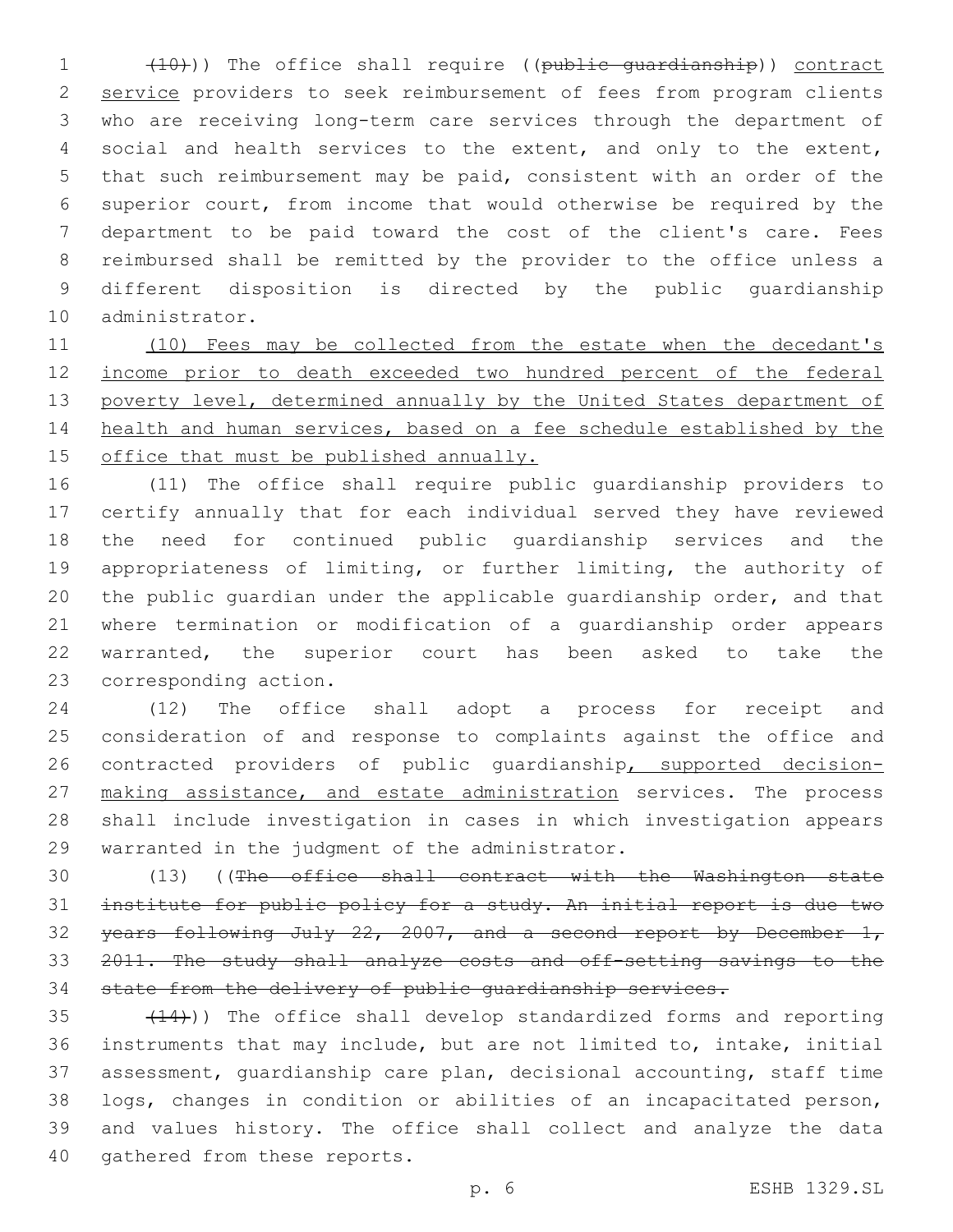1 (( $(15)$ )) (14) The office shall identify training needs for 2 ((guardians)) service providers it contracts with, and shall make recommendations to the supreme court, the certified professional guardian board, and the legislature for improvements in ((guardianship)) training. The office may offer training to 6 individuals providing services pursuant to this chapter  $((\theta \hat{r}))_L$  to individuals who, in the judgment of the administrator or the administrator's designee, are likely to provide such services in the future, to lay guardians, and to the family and friends of 10 individuals subject to guardianship.

11 (((416))) (15) The office shall establish a system for monitoring 12 the performance of ((public quardians)) contract service providers, and office staff shall make in-home visits to a randomly selected sample of public guardianship and supported decision-making 15 assistance clients. The office may conduct further monitoring, including in-home visits, as the administrator deems appropriate. For monitoring purposes, office staff shall have access to any information relating to a public guardianship, supported decision- making assistance, and estate administration client that is available 20 to the quardian.

21 ((417) During the first five years of its operations, the office 22 shall issue annual reports of its activities.))

 **Sec. 5.** RCW 11.28.120 and 2007 c 156 s 28 are each amended to read as follows:24

 Administration of an estate if the decedent died intestate or if the personal representative or representatives named in the will declined or were unable to serve shall be granted to some one or more 28 of the persons hereinafter mentioned, and they shall be respectively 29 entitled in the following order:

 (1) The surviving spouse or state registered domestic partner, or such person as he or she may request to have appointed.

 (2) The next of kin in the following order: (a) Child or children; (b) father or mother; (c) brothers or sisters; (d) 34 grandchildren; (e) nephews or nieces.

 (3) The trustee named by the decedent in an inter vivos trust instrument, testamentary trustee named in the will, guardian of the person or estate of the decedent, or attorney-in-fact appointed by the decedent, if any such a fiduciary controlled or potentially